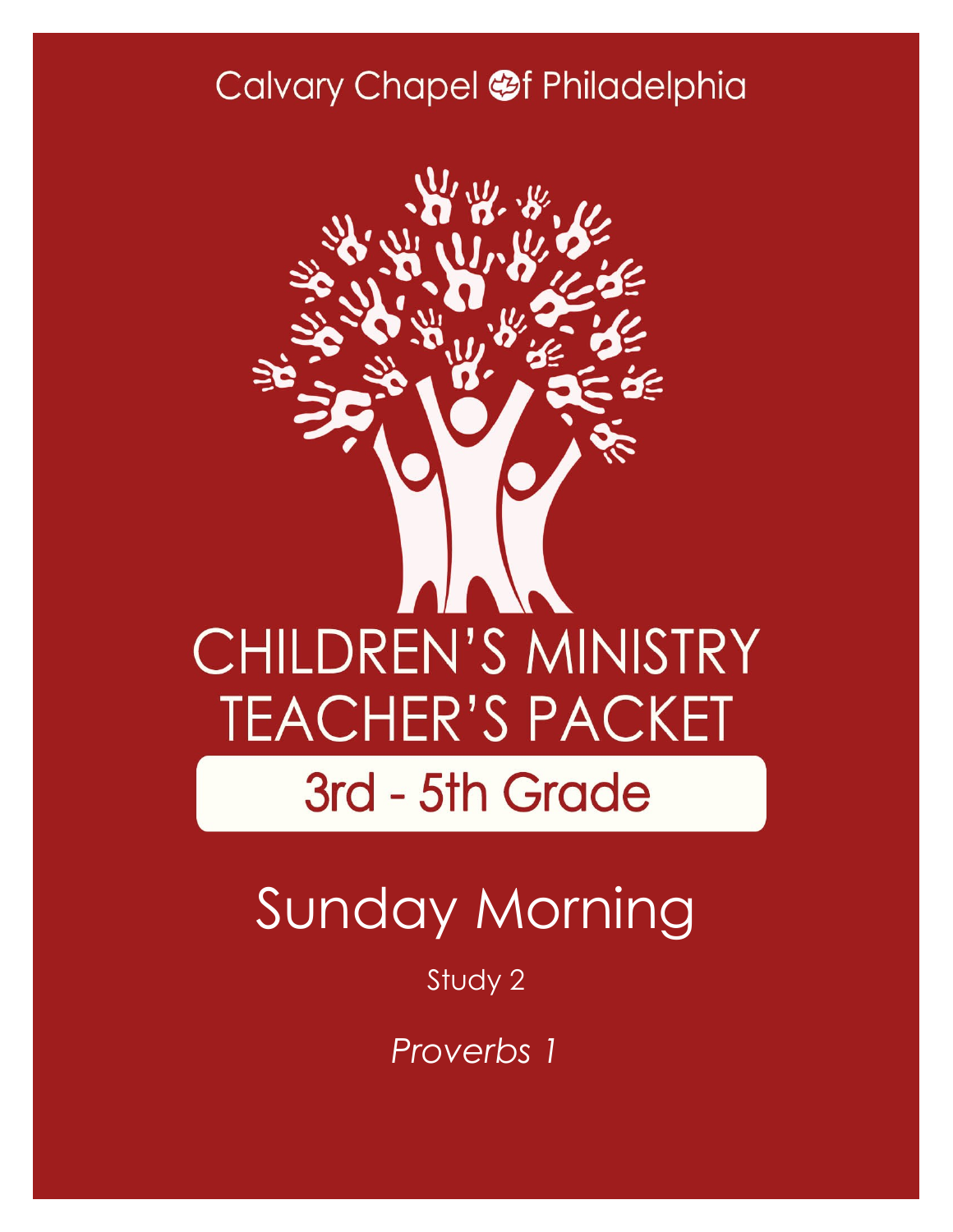#### Proverbs 1

The Objective is the key concept for this weeks lesson. It should be the main focus of the study

These are the key verses that you will find helpful in teaching your study this week. The "Main passage" is the basis of the study, where the other verse support the objective of the lesson.

There is a memory verse for the students that relates to every study. If a student can memorize the verse for the following week you may give them a prize from the "reward box" found on your cart.

An introductory activity or question that will settle the class, draw their attention to the study and prepare their hearts for God's Word

**Objective** To introduce verse-by-verse study to the students through the study of Proverbs 1 and show concepts of wisdom and folly.

**Key Verses** Proverbs 1—Main Teaching Passage 1 Kings 3:1-14

#### **Memory Verse** - Proverbs 1:7

"The fear of the Lord is the beginning of knowledge, but fools despise wisdom and instruction."

#### **Hook**

Review last week's memory verse, Proverbs 11:14.

On the board write the words "Wise" and "Fool." Tell the class that we are going to make our own list that describes what wise people are like and who foolish people are like. Have the students give descriptions of wise people (what do wise/foolish people do?) and fools. When you have compiled a good list, ask the students if they want to be wise people or fools?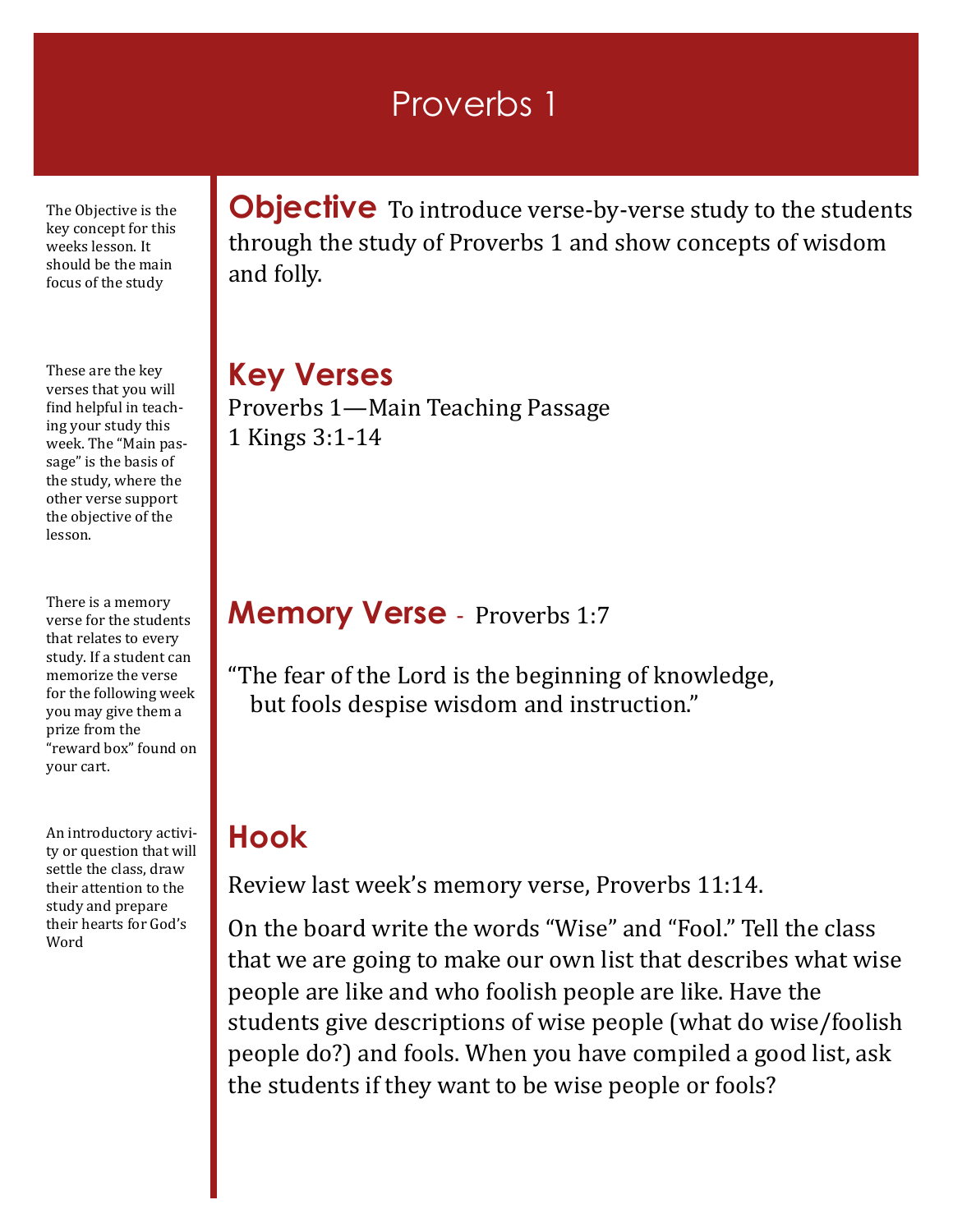What does the Bible say? This is where we will read a passage or series of passages that teach on the subject of the day.

The interpretation/ exegesis of the passage. What does this passage mean? How does this passage apply to my life?

### BOOK Proverbs 1 sets the stage for the whole book. The first sev-

en verses outline the theme for the book of Proverbs, then the remaining verses encourage us to seek wisdom and then to embrace it, turning from the words of the wicked and heeding the words of wisdom itself.

Verses 1-7 introduce us to the author, Solomon, and also the reason that these proverbs are being collected. The Proverbs are given to us to gain wisdom and instruction, so that the simple (unlearned) can grow in learning, and so that we can all learn what is prudent, right, just, and fair. These verses also introduce us to the two paths that we can walk down, the path of wisdom and the path of folly. We are told in 1:7 that the fear of the Lord is the beginning of knowledge but fools despise wisdom and instruction. We are told very clearly that we can be the fool or we can be a wise man. Therefore, we should do whatever we can to grow in wisdom. Verses 8-19 shows the path of the fool. The one who listens to the words of wicked men will end up just like those he listens to. If you spend time with violent people, violence will likely come upon you.

Verses 20-33 personify wisdom. They make wisdom a person or a character who actively speaks to them. She (wisdom) tells us that if we have been the fool, we can repent and reject foolishness to seek after wisdom. If we don't we will eat the fruit of our foolish labor and reap the whirlwind (Hosea 8:7). The one who listens to however will live in safety and be at ease, without fear of harm."

### LOOK

The book of Proverbs is a guide for practical, everyday living. It is a book which presents the right and wrong ways to live, and then lets us choose what we are going to do with the information it has provided. Proverbs is going to repeatedly set up a scenario and then will tell us how the wise man acts in that situation, and also how the fool behaves when faced with the same problem. In that way Proverbs is like a mirror: it shows you how the wise man and the fool act, and then asks you, "Which one are you? The wise man or the fool?"

Solomon gives us the key to the whole book in verse 7, "The fear of the Lord is the beginning of knowledge, but fools despise wisdom and instruction." You might remember that in 1 Kings 3, the Lord appears to Solomon and offers to give him whatever he asks. Solomon responds saying that only the Lord has true understanding and he asks that the Lord would make him wise to rule over the people of Israel and to be able to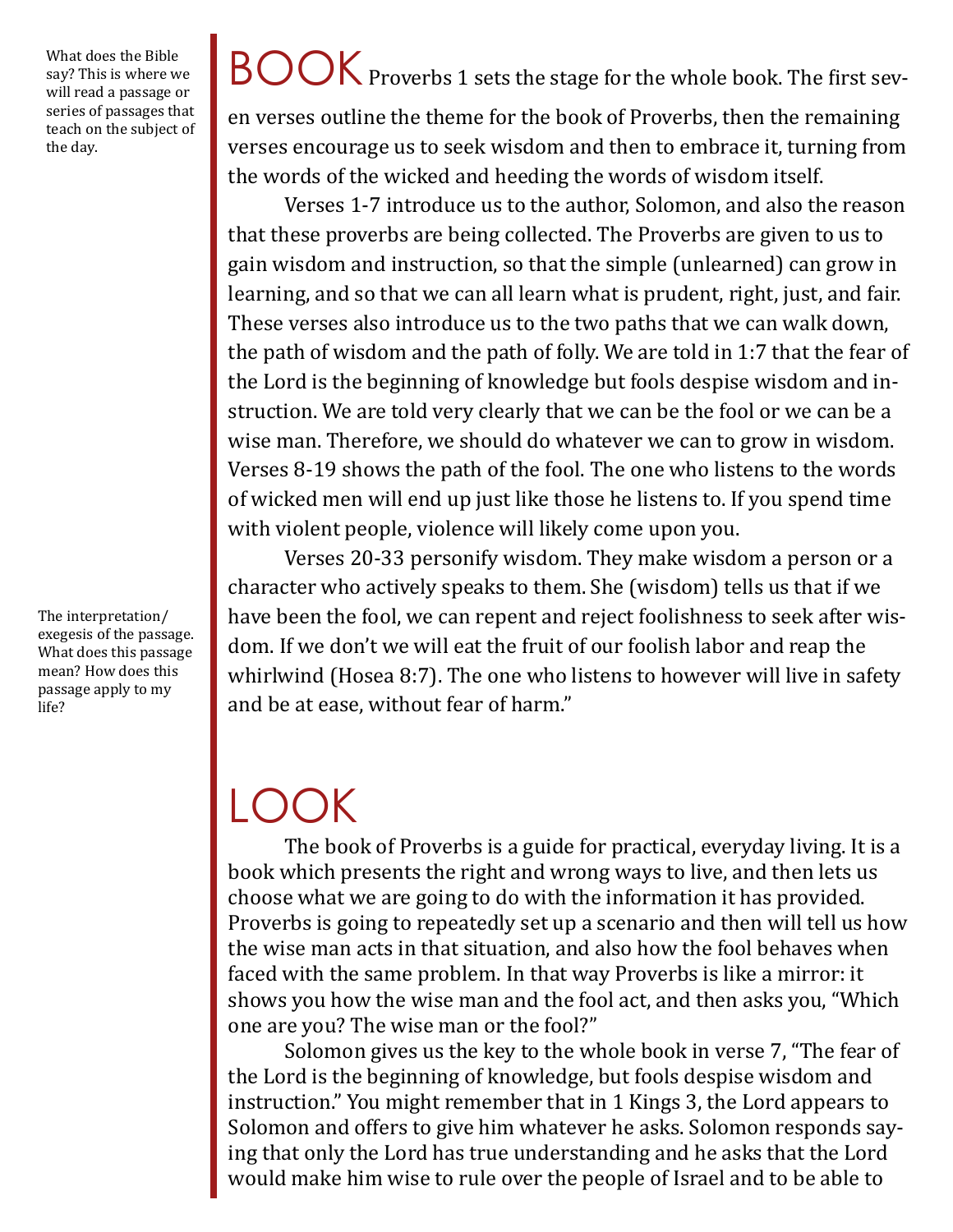## LOOK (Continued)

judge right from wrong. Solomon knew that wisdom was more valuable than gold and jewels and more important than a long healthy life. Solomon became the wisest man on the earth, and here in the book of Proverbs, he is attempting to share some of that godly wisdom with us. After explaining why he is writing the book to us, Solomon starts his wise counsel by telling us who we should and shouldn't be hanging around. In verses 10-19, we read a simple, yet profound truth: if we hang around 'bad' people, bad things are probably going to happen to us. We read that if violent people ask us to go with them to hurt others and to steal their belongings, we shouldn't go with them. If we do, eventually violence will come upon us as well. Solomon is telling us that if we hang around with bullies they will probably eventually bully us. If we hang around with liars they will probably lie to us. If we sit next to the kid in class who always gets in trouble for talking, eventually they will be talking to us when they are not supposed to, and we will get in trouble too. By the same token, if we spend time with people who love God, who honor their parents, who tell the truth, we will be encouraged to do the same thing.

Finally in this chapter we see that God wants us to walk in the way of the wise. Solomon creates a character, a woman called wisdom who is crying out for us to listen to her. She warns us of the problems we face when we don't, and encourages us with the benefits of prudent living.

## TOOK

As a class, memorize Proverbs 1:7.

Have the students think about the people that they associate with. Ask them if those friends are encouragers or discouragers. Are they the kinds of people that Proverbs tells us to spend time with?

Ask the students, "How does the fear of the Lord encourage us to be wise?"

**Pray:** Thank the Lord that He grants wisdom to those that ask without finding fault. Ask Him for direction and guidance to walk prudently through the world in a way that honors Him.

**Parent Question:** Why did Solomon write the book of Proverbs?

What is my response to this passage of Scripture? How should my life change according to what this passage teaches me? What are the practical things I can do throughout the week to make this true in my life.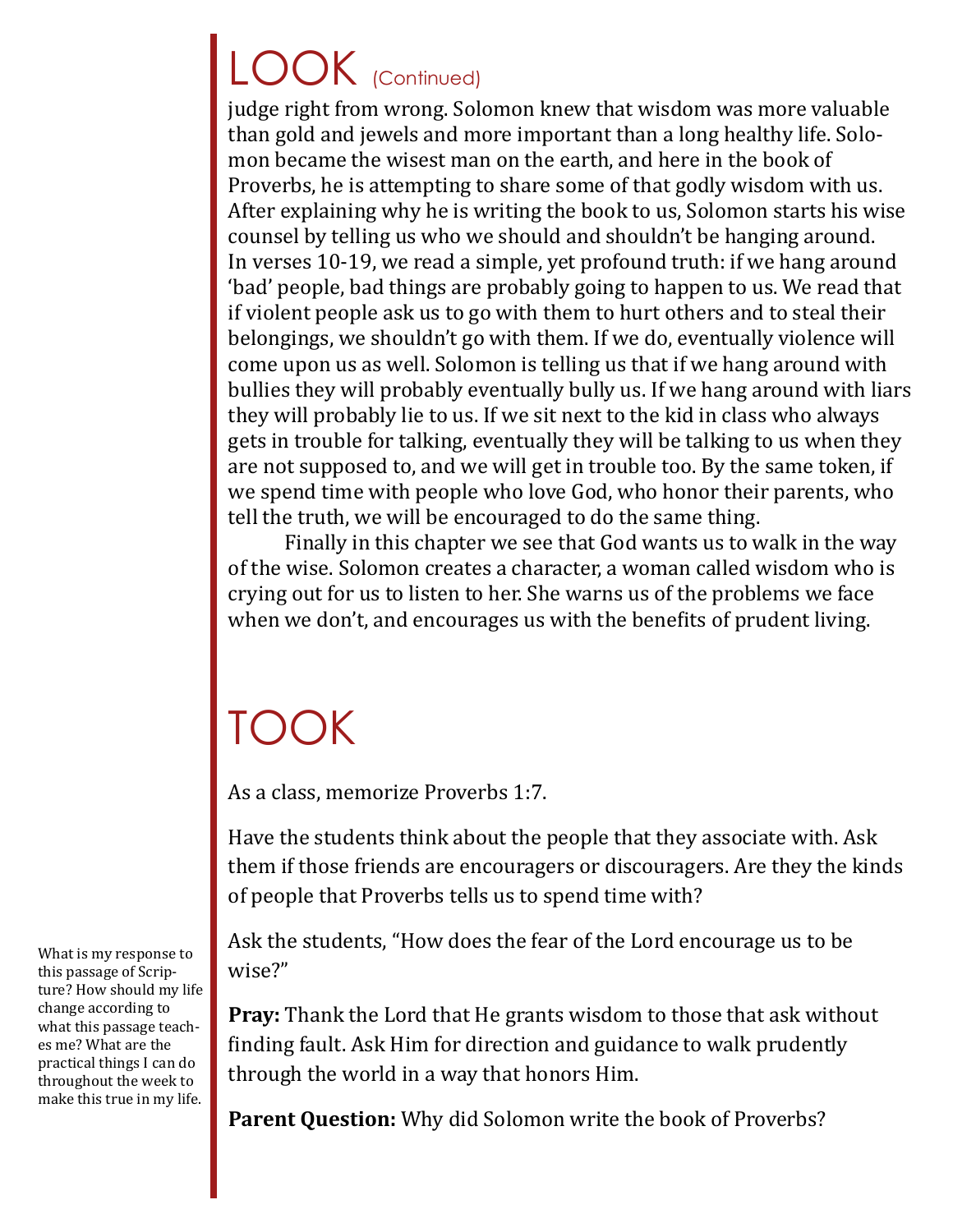## FURTHER STUDY

#### **Commentary on Proverbs 1 by Chuck Smith**

The first six verses are sort of a preface to the book, as authors many times write a preface to their work.

The Proverbs of Solomon the son of David, the king of Israel (Pro 1:1);

When Solomon first came into the throne of his father David, the kingdom of Israel had come really to the zenith of its glory, of power. It was at that point one of the strongest kingdoms in the world. Blessed of God mightily. And when Solomon became king, God said unto Solomon, "Ask of Me what you will." And Solomon prayed unto the Lord and said, "Lord, I ask You that You would give me wisdom in governing over these Your people." And so the Lord said unto Solomon, "Inasmuch as you did not ask for fame or riches or honor, but you asked for wisdom, I will grant unto you that which you have asked, but I will also give to you that which you did not ask. I will give to you wealth and honor and glory." And so the scripture said that God gave wisdom unto Solomon.

Unfortunately, in Solomon's later years, he did not really follow his own counsels and advice that he had given here to his son in the first eight chapters. It's sort of ascribed or defined, "To my son." And he did not even follow his own advice. He did not follow after wisdom and we see the tragic results of it as is reflected in his writing of the book of Ecclesiastes, a man who had everything and yet had nothing. A man who had everything in life that anybody could possibly wish for, and yet cried out against the emptiness and frustration of life, because he did not continue in wisdom. We'll get to that a little bit more as we get down to verse 7.

But Solomon was a very prolific writer. He wrote several songs. He wrote 3,000 proverbs. He wrote books on biology, zoology, and many different fields. People came from all over the world to sit and to hear his wisdom, as he would expound on plants and animals and things of this nature. So these proverbs of Solomon, the son of David, the king of Israel. Now the purpose of a proverb is

To know wisdom and instruction; to perceive the words of understanding (Pro 1:2);

For the most part, they are put in such a way as they can fasten their selves upon your memory. In little words of contrast or in such a way picturesque or compared to, so that they really fix themselves in your mind. And the purpose of the proverb is to know wisdom, to receive instruction.

To receive the instruction of wisdom, justice, judgment, and equity; To give subtilty to the simple, to the young man knowledge and discretion. Now a wise man will hear, and will increase his learning; a man of understanding shall attain unto wise counsels: To understand a proverb, and the interpretation; the words of the wise, and their dark sayings (Pro 1:3-6).

So now he begins with the proverb with this first and foremost.

The fear of the LORD is the beginning of knowledge: [in contrast] but fools despise wisdom and instruction (Pro 1:7).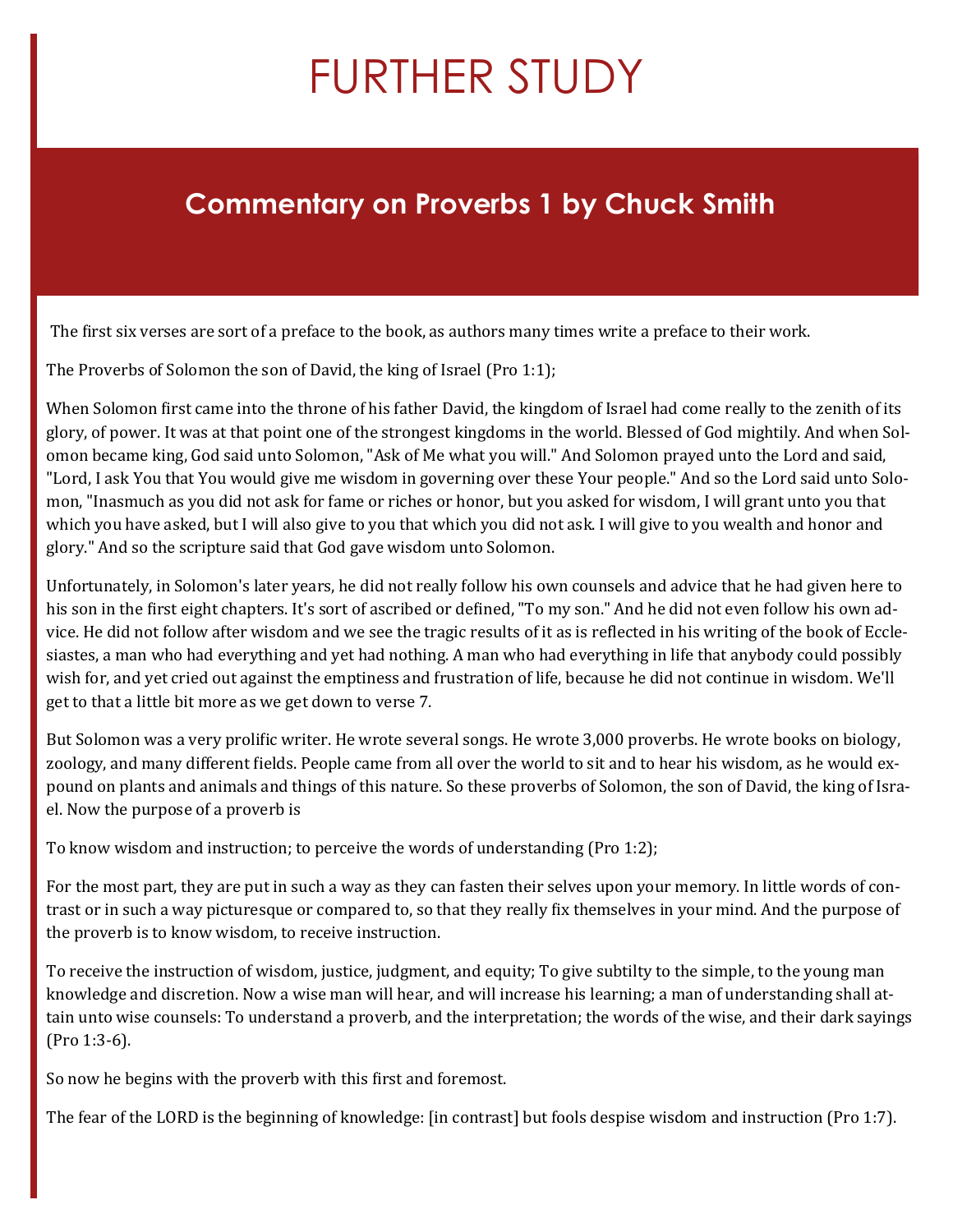"The fear of the Lord is the beginning." Now, the word beginning here in Greek, or in Hebrew rather, the Hebrew here means sort of the head or the sum total. In other words, the fear of the Lord, this is knowledge all wrapped up. It's the summation of knowledge, the fear of the Lord. We come to chapter 9 and he says again there, "The fear of the Lord is the beginning of knowledge or the beginning of wisdom" (Proverbs 9:10). It sounds like he's saying the same thing but he's not.

In chapter 9, verse 10, the word beginning there is a different Hebrew word, which does mean more what our word beginning means, is the first steps of wisdom. So the fear of the Lord is the first step, but it is also the total.

Now, what is meant by the fear of the Lord? As you get into chapter 8, verse 13, "The fear of the Lord is to hate evil." That's what the fear of the Lord is all about, to hate evil. So this is really the beginning, the sum of real knowledge, is that of hating evil. It's the first steps towards wisdom, the hating of evil.

We live in a very tolerant age, and unfortunately, our tolerance level has become very high. We've become very tolerant of evil. What we are really lacking today is a real hatred of evil. We've been taught, you know, we're not to hate anything, and so hate has been put as one of those intolerant words and people who have hatred are put in a category, so we want to accept everybody. "Live and let live," you know, and to develop a tolerance towards evil things. Evil is always seeking to be tolerated. It always is looking for you to compromise and to accept it. The real beginning and the sum of knowledge is really a hatred of evil because God hates evil.

If I am to fellowship with God, I must also hate evil. I cannot tolerate evil in my life if I'm to have true fellowship with God. So, the fear of the Lord is the summation of knowledge, but fools despise wisdom and instruction.

My son (Pro 1:8),

And he addresses this whole first part to, "My son."

hear the instruction of thy father, forsake not the law of thy mother: For they shall be an ornament of grace unto thy head, and chains about thy neck. My son, if sinners entice thee, consent thou not (Pro 1:8-10).

All of the invitations of evil that we are presented with week by week, but don't consent. If sinners entice thee, consent not.

If they say, Come with us (Pro 1:11),

And, of course, these guys are really real robbers and all.

let us lay wait for blood, let us lurk privately for the innocent without cause: Let us swallow them up alive as the grave; and whole, as those that go down to the pit: We shall find all precious substance, we shall fill our houses with spoil: Cast our lot among us; let us all have one purse: My son, walk not thou in the way of them; refrain thy foot from their path: For their feet run to evil, and they make haste to shed blood (Pro 1:11-16).

Now we have an interesting little proverb, and I don't know just why it's put right in this particular place. But he said,

Surely in vain the net is spread in the sight of any bird (Pro 1:17).

Now if you're going to try and catch birds, if you set the net right out while they're watching you, it's in vain. They won't come into it. But then he goes right back to the wicked.

They lay wait for their own blood; they lurk privately for their own lives. So are the ways of every one that is greedy of gain; which takes away the life of the owners thereof. Wisdom crieth without; she utters her voice in the streets: She cries in the chief place of the concourse, in the openings of the gates: in the city she utters her words, saying (Pro 1:18- 21),